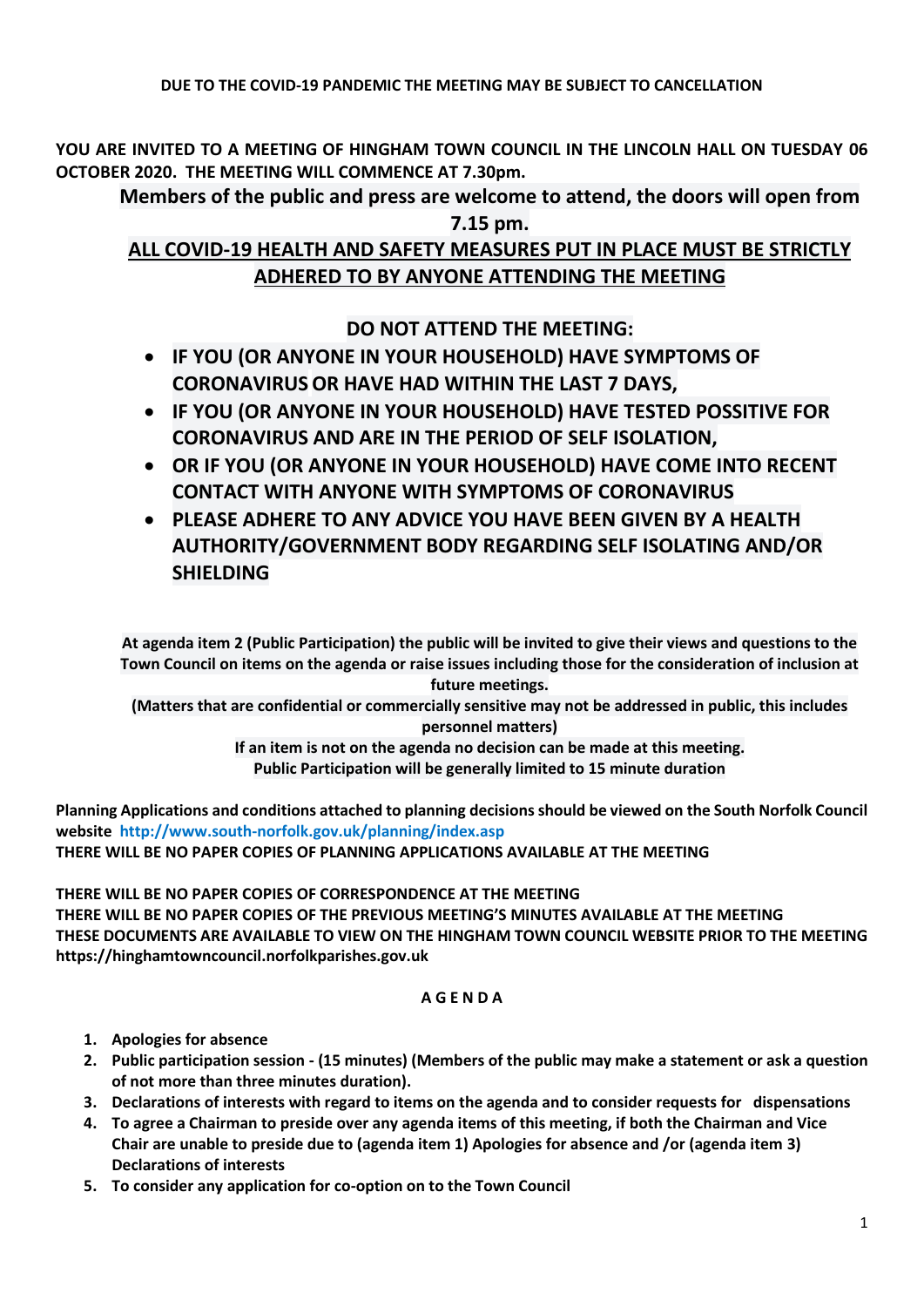- **6. To agree the accuracy of the Minutes of the Town Council meeting of 21 July 2020**
- **7. Matters arising from the Minutes of 21 July 2020 (and other updates contained in a written Clerks report circulated prior to the meeting)**
- **8. To ratify matters of business undertaken via delegation to the Clerk on 01 September 2020 8.1 Accounts for Payment – agreed via email on 01 September 2020**

| <b>REF</b> | <b>TOTAL</b>  | <b>PAYEE</b>                                | <b>DETAILS</b>                        | <b>VAT</b> |
|------------|---------------|---------------------------------------------|---------------------------------------|------------|
| 104089     | £835.39       | Staff                                       | <b>WAGES</b>                          |            |
| 104090     | £918.04       | Staff                                       | WAGES                                 |            |
| D/DEBIT    | £61.69        | <b>NEST</b>                                 | <b>PENSION</b>                        |            |
| 104091     | £86.22        | <b>Staff Cover</b>                          | TOILET CLEANING/BINS                  |            |
| 104092     | £240.00       | COZENS (UK) LTD                             | STREET LIGHT MAINTENANCE              | £40.00     |
| 104093     | £21.81        | <b>FIRST COPY</b>                           | <b>METERED PRINTING</b>               | £3.64      |
| 104094     | £74.41        | <b>NORFOLK COPIERS LTD</b>                  | <b>PRINTER RENTAL</b>                 | £12.40     |
| 104095     | £45.60        | THE COMMUNITY HEARTBEAT<br><b>TRUST LTD</b> | <b>DEFIB ELECTRODES</b>               | £7.60      |
| 104096     | £688.32       | E-ON                                        | <b>FOOTWAY LIGHTING ENERGY</b>        | £114.72    |
| 104097     | £3,026.65     | <b>TTSR</b>                                 | <b>GRASS CUTTING</b>                  | £504.45    |
| 104098     | £96.00        | COZENS (UK) LTD                             | STREET LIGHT EMERGENCY CALL (POTTLES) | £16.00     |
|            | 6,094.13<br>£ | <b>TOTAL</b>                                | <b>TOTAL VAT</b>                      | £698.81    |

#### ACCOUNTS FOR PAYMENT 01 SEPT 2020

**8.2 - 2020/1551 -** Notification for Prior Approval for a proposed change of use and associated building works of an agricultural building to a dwellinghouse (QA and QB) | Agricultural Building On Land North Of Seamere Road Hingham Norfolk

**Cllrs commented that this application should be approved – comments made via email on 01 September 2020**

- **9. Working Party Reports**
- **10. Reports from representatives on external bodies**
- **11. General Correspondence (information/circulars etc)**
	- **11.1 CPRE - Planning White Paper**
	- **11.2 South Norfolk Council - COVID-19 Business Support Update**
	- **11.3 Norfolk ALC Wellbeing - Food Waste Saving Tip**
	- **11.4 Norfolk County Council - Partner and Community Focus News Update September 2020**
- **12. Correspondence (not for public inspection) as addressed directly to Hingham Town Council (from residents etc.)**
	- **12.1 Various Matter – (inc. Hingham Library, Town Clock, Post Office, Councillor Vacancies, Council meetings and Town Council plan to "pave the way" for Hingham)**
	- **12.2 Compliment regarding the cleanliness of the toilets**
	- **12.3 Complaint regarding the cemetery**
	- **12.4 Objections to the Hingham Road Safety Campaign (re their survey)**
	- **12.5 Parking issues**
- **13. To discuss and agree any required responses/actions in relation to any item(s) of correspondence**
- **14. District Councillor's report**
- **15. County Councillor's report**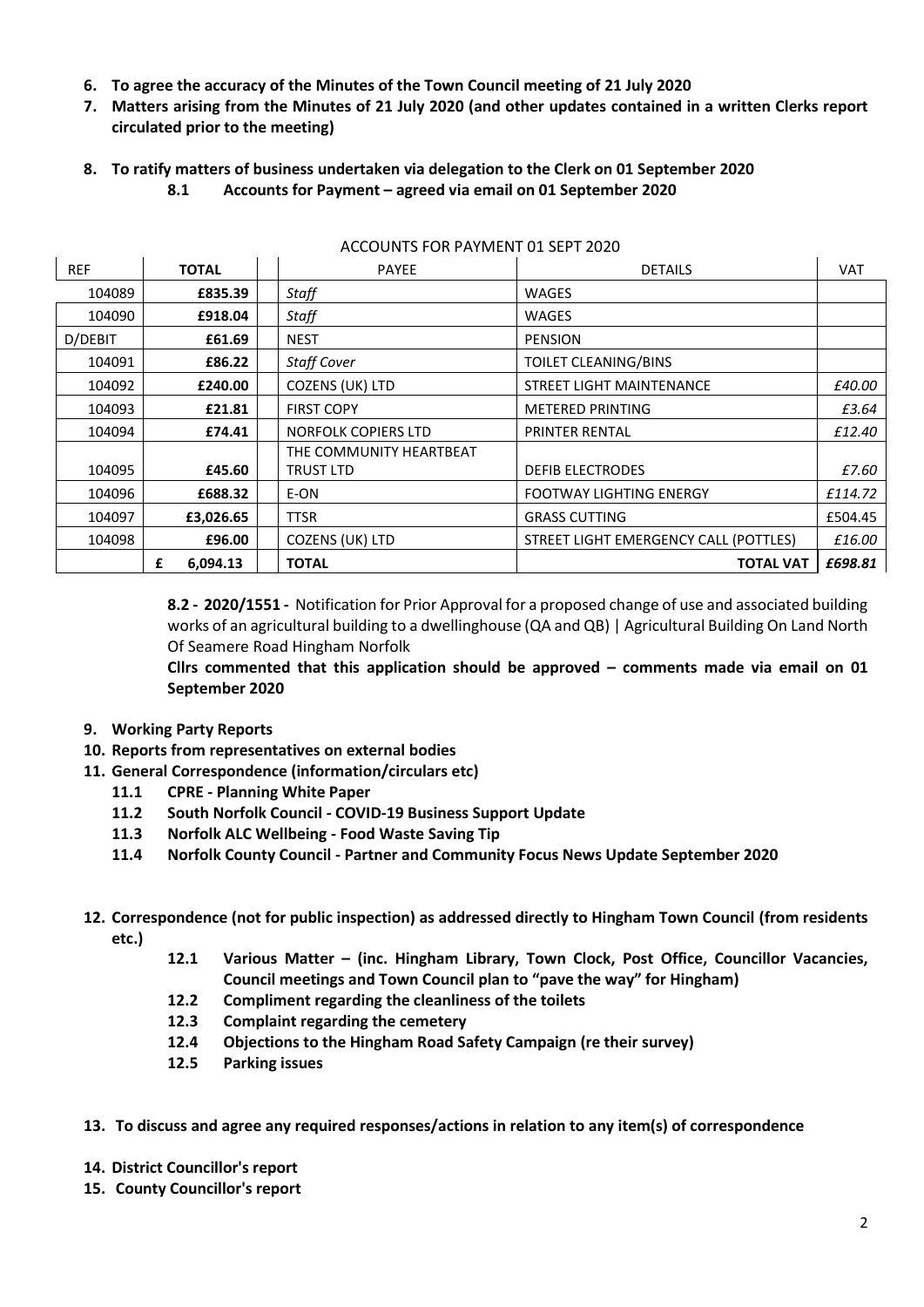#### **16. Planning Decisions**

- 16.1 2020/1214 Single storey side extension 23 Greenacre Road Hingham NR9 4HG - Approval with Conditions
- 16.2 2020/1172 Proposed new dwelling Land To The Rear Of 27 Norwich Road Hingham Norfolk - Refusal
- 16.3 2020/1059 Single new detached dwelling Rowan House Bears Lane Hingham Norfolk NR9 4LL - Approval with Conditions
- 16.4 2020/0936 Self build dwelling and garage. Land East Of The Fields Hingham Norfolk - Refusal
- 16.5 2020/0841 Reserved matters for appearance, landscaping, layout and scale following outline planning permission 2017/2330 for 2 self build dwellings (Plot 2). Engineering Works Watton Road Hingham NR9 4NN - Approval with Conditions
- 16.6 2020/1737 Non material amendment to 2018/0339 Change to the external window configuration Millside Mill Corner Hingham NR9 4LG - Approval with no Conditions
- 16.7 2020/1551 Notification for Prior Approval for a proposed change of use and associated building works of an agricultural building to a dwellinghouse (QA and QB) Open for comment icon Agricultural Building On Land North Of Seamere Road Hingham Norfolk - Withdrawn
- 16.8 2020/1299 Change of use from shop to leisure 3 Bond Street Hingham Norfolk NR9 4HA - Approval with Conditions

#### **17. Planning Applications (as notified by SNC for consultation)**

- **17.1 2020/1584 & 2020 1585 Location: Pearces Farm Seamere Road Hingham NR9 4LP Proposal: Change of use and building operations for a dog daycare facility. Application Type: Full Planning Permission/ Application Type: Listed Building Consent**
- **17.2 2020/1677 Location: 3 Hardingham Street Hingham NR9 4JB Proposal: Alterations to kitchen and formation of increased door opening. Application Type: Listed Building Consent**
- **17.3 2020/1691 Location: A C Bacon Engineering 61 Norwich Road Hingham Norfolk NR9 4LS Proposal: Proposed Welfare Facility within existing building footprint and new exterior cladding Application Type: Full Planning Permission**

**18.** (other planning applications where the Town Council is not a consultee – for information only) *2020/1626 - (1) horse chestnut - fell. (2) conifers x 2 - fell. (3) blue cedar - raise crown to 5m. Open for comment icon 8 Pitts Square Hingham NR9 4LD*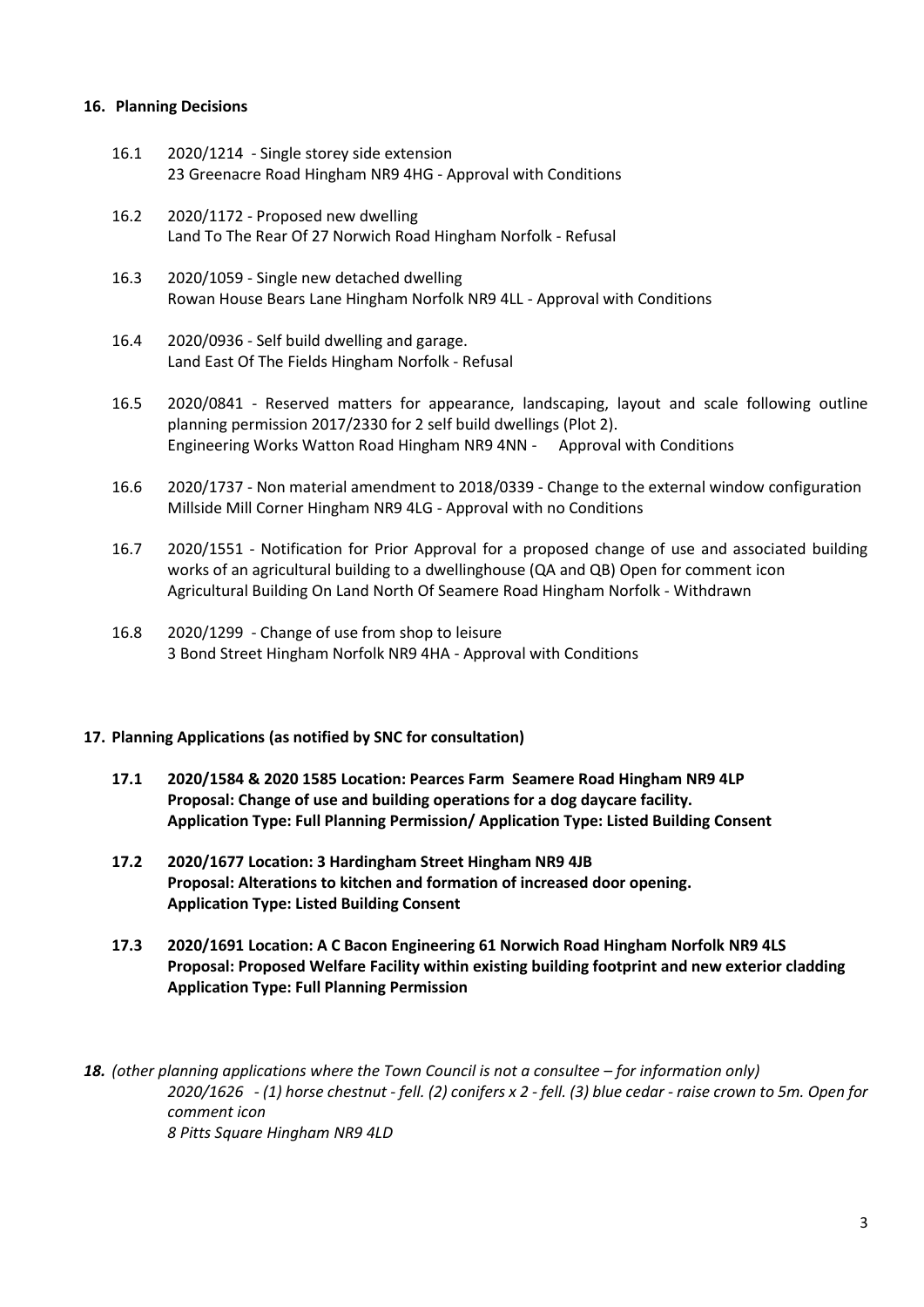## **(ITEMS 19 – 24 FINANCE)**

- **19. To receive the bank reconciliation and monitor the budget (April – September 2020)**
- **20. To agree a temporary arrangement for undertaking the financial scrutiny/checking (until Finance Committee meetings resume and it is practical the committee to undertake the check)**
- **21. To receive notification of payment by South Norfolk Council of the Precept**
- **22. To receive notification of payment by South Norfolk Council of £10,000 Small Business Grant Fund**
- **23. To receive information regarding the 2020-21 NATIONAL SALARY AWARD as agreed by The National Joint Council for Local Government Services (NJC)**

|                  |   | <b>ACCOUNTS FOR PAYMENT 06 OCT 2020</b> |  |                      |                             |             |
|------------------|---|-----------------------------------------|--|----------------------|-----------------------------|-------------|
|                  |   | <b>TOTAL</b>                            |  | <b>PAYEE</b>         | <b>DETAILS</b>              |             |
|                  |   | £1,038.40                               |  | D RAMM               | <b>WAGES</b>                |             |
|                  |   |                                         |  |                      | BINBAGS £17.93              | VAT £2.99   |
|                  |   | £918.04                                 |  | A DOE                | <b>WAGES</b>                |             |
|                  |   | £72.12                                  |  | <b>NEST</b>          | <b>PENSION</b>              |             |
|                  |   | £806.40                                 |  | <b>HMRC</b>          | TAX/NI                      |             |
|                  |   | £240.00                                 |  | COZENS (UK) LTD      | STREET LIGHT MAINTENANCE    | VAT £40.00  |
|                  |   | £110.95                                 |  | <b>XEROX FINANCE</b> | FINAL PAYMENT PRINTER LEASE | VAT £18.49  |
|                  |   | £119.65                                 |  | <b>EDF ENERGY</b>    | <b>ELECTRIC/ TOILETS</b>    | VAT £5.70   |
|                  |   | £688.32                                 |  | E-ON                 | <b>STREET LIGHT ENERGY</b>  | VAT £114.72 |
|                  |   | £21.73                                  |  | <b>ANGLIAN WATER</b> | <b>FAIRLAND</b>             |             |
|                  |   | £13.36                                  |  | <b>ANGLIAN WATER</b> | <b>CEMETERY</b>             |             |
|                  |   | £130.06                                 |  | <b>ANGLIAN WATER</b> | <b>TOILETS</b>              |             |
| <b>IF AGREED</b> |   | £40.00                                  |  | ROYAL BRITISH LEGION | REMEMBERANCE WREATH (S137)  |             |
|                  | £ | 67.05                                   |  | <b>EUROFFICE</b>     | <b>TOILET PAPER</b>         | VAT £11.18  |
| <b>TOTAL</b>     | £ | 4,266.08                                |  |                      | <b>TOTAL VAT</b>            | £193.08     |
|                  |   |                                         |  |                      |                             |             |

#### **24. To approve Accounts for Payment (as below and any additional invoices received)**

- **25. Norfolk County Council Highways Parish Partnership Scheme –** To discuss/agree whether make a submission bid and if so discuss potential projects, and agree project (s) for costing for a final decision on a submission bid to be made in November (bids must be submitted by 04 December 2020
- **26. Public Toilets -** to discuss the recent abuse of the toilet facility and agree any actions to be taken
- **27. Parking issues within the town –** to discuss matters relating to parking issues within Hingham and to make suggestions/agree action point relating to this issue
- **28. Cycle Racks –** to discuss and agree suitable locations and arrangements for installing the 4 cycle racks held in storage
- **29. Hingham Library**  To discuss the notification by Norfolk County Council they are unable to re-open Hingham Library that Hingham will be served by a temporary mobile library service.
- **30. Town Council Meetings – Ref: Covid-19 –** To discuss the holding of Town Council meetings virtually (and Cllr ability to participate) if it is deemed unsafe to hold face to face meetings or restrictions are introduced prohibiting face to face meetings.
- **31. Lincoln Hall (Lincoln Social Centre)**
	- **31.1 Notification of the Lincoln Social Centre AGM on 13th October 2020 Start time: 19.00pm**
	- **31.2 Proposal to approach the Lincoln Hall Social Centre regarding the feasibility of the installation of Wi-Fi at the premises**
- **32. Proposal to purchase a Christmas tree**
- **33. The discuss future placement and provision of a Christmas tree**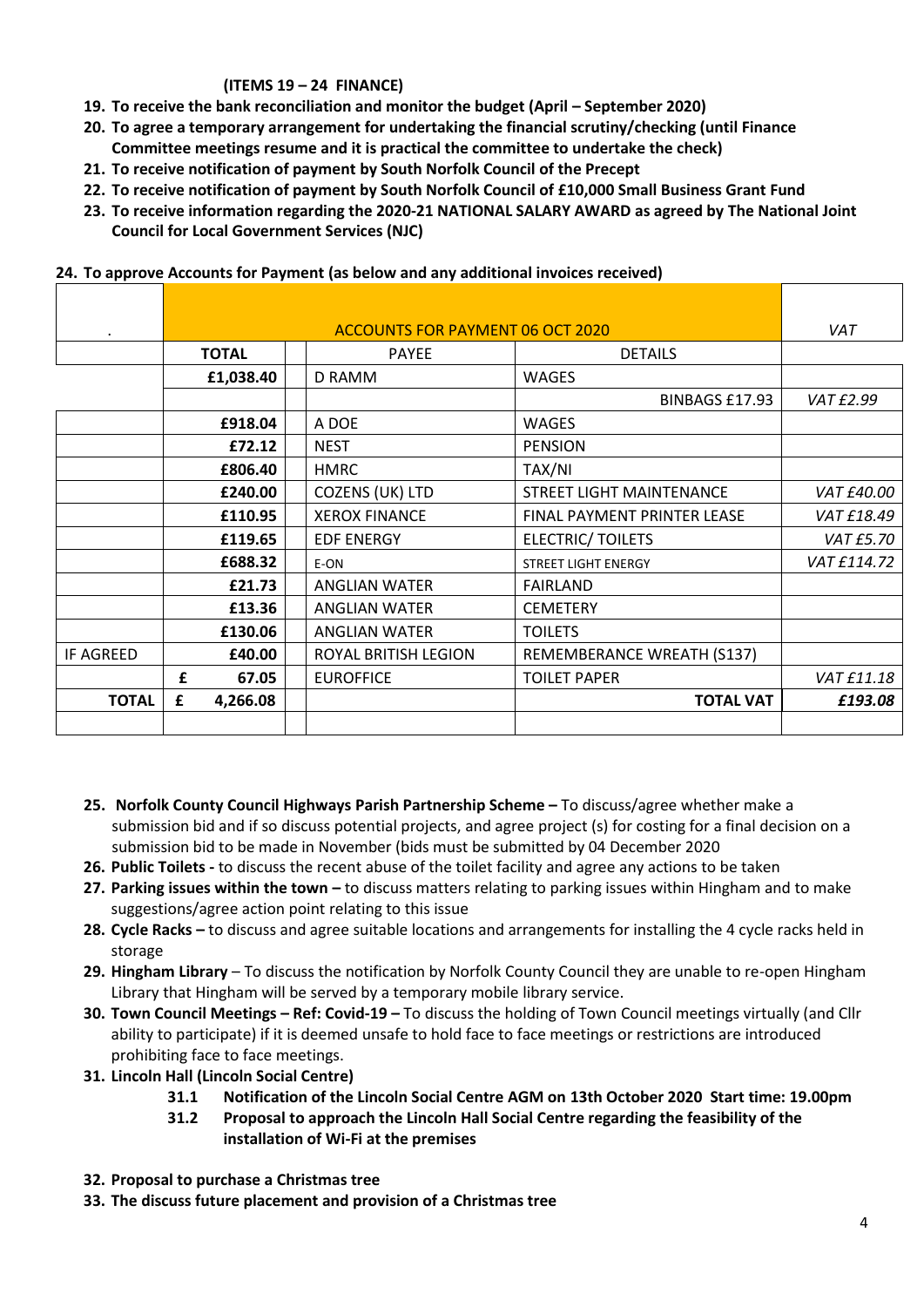- **34. Proposal to have safety testing undertaken on the Christmas Tree lights**
- **35. Proposal to ask Hingham Primary School to make Christmas Tree decorations, and for the Town Council to supply relevant materials (from the events fund)**
- **36. To discuss and agree a response to the proposals of the Hingham Grotto Committee**
- **37. Proposal to purchase a wreath from the Royal British Legion (under S137 LGA 1972)**
- **38. Proposal to request that Ravencroft Tree Services undertake a tree survey for the Town Council**
- **39. Proposal to set up a Working Party to look at the feasibility of undertaking a Neighbourhood Plan (suggested in March)**
- **40. 'Exclusion of the Press and Public under the Public Bodies (Admission to Meetings) Act 1960 to discuss the following matters:'**

The following agenda items contain reference to information that is commercially sensitive, the following agenda item is therefore confidential

**41. To consider any quotations received for tree works to undertake the reduction to small leaf lime in churchyard**

> Alison Doe Town Clerk 01 October 2020

Any planning applications and correspondence and invoices received after the publication of this notice may also be discussed.